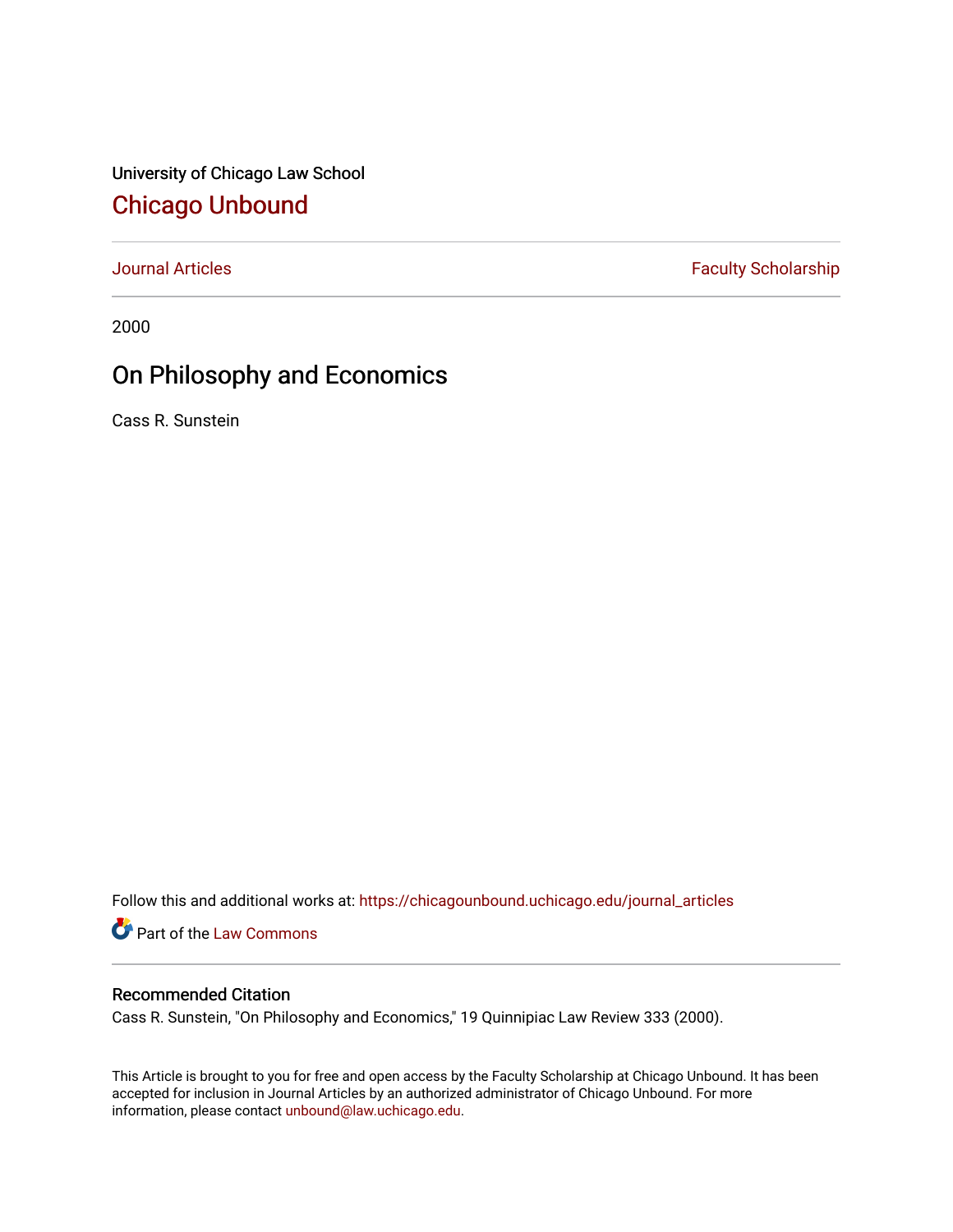# ON PHILOSOPHY AND ECONOMICS

### *By Cass R. Sunstein\**

#### I. INTRODUCTION

A few years ago, I attended an interdisciplinary conference on the subject of incommensurability. The economists and the philosophers seemed quite hostile to one another, and to be disagreeing very sharply; but it was unclear what they were disagreeing *about.* The high-point, or low-point, came when the distinguished game theorist Kenneth Binmore asked the distinguished legal philosopher Joseph Raz, with utter exasperation, what Raz meant by the term "the will." Was Raz— Binmore wanted to know-referring to a physical entity? If not, what in the world (literally) did Raz *mean?* Raz responded, quietly, that he was building on ordinary usage. Binmore made it clear that he did not consider this an answer. It should not be surprising that no economist is represented in the volume that grew out of the conference.'

Many philosophers are critical of economics, on the theory that "efficiency" is not an appropriate social ideal and that the economic conception of human motivation is extremely crude. And much of Martha Nussbaum's recent work has consisted of a philosophical critique of economics, or, more precisely, that form of economics that has been especially influential in the economic analysis of law (hereinafter EAL) **.** Nussbaum thinks, as do many philosophers, that economists work with hopelessly crude foundations, rooted in assumptions that philosophers have long shown to be misguided. I believe that Nussbaum has made a number of convincing arguments, but

Karl N. Llewellyn Distinguished Service Professor, University of Chicago, Law School and Department of Political Science. I am grateful to Martha Nussbaum, Richard Posner, and David Strauss for helpful comments on a previous draft.

*<sup>1.</sup> See* INCOMMENSURABILITY, INCOMPARABILITY, AND PRACTICAL REASON (Ruth Chang ed., 1998).

*<sup>2.</sup> See* Martha C. Nussbaum, *Flawed Foundations: The Philosophical Critique of (a Particular Type of) Economics,* 64 U. CHI. L. REv 1197 (1997) [hereinafter *Flawed Foundations]; see also* MARTHA NUSSBAUM, POETIC JUSTICE (1996); Martha Nussbaum, *"Only Grey Matter?" Richard Posner's Cost-Benefit Analysis of Sex,* 59 U. CHI. L. REv. 1689 (1992).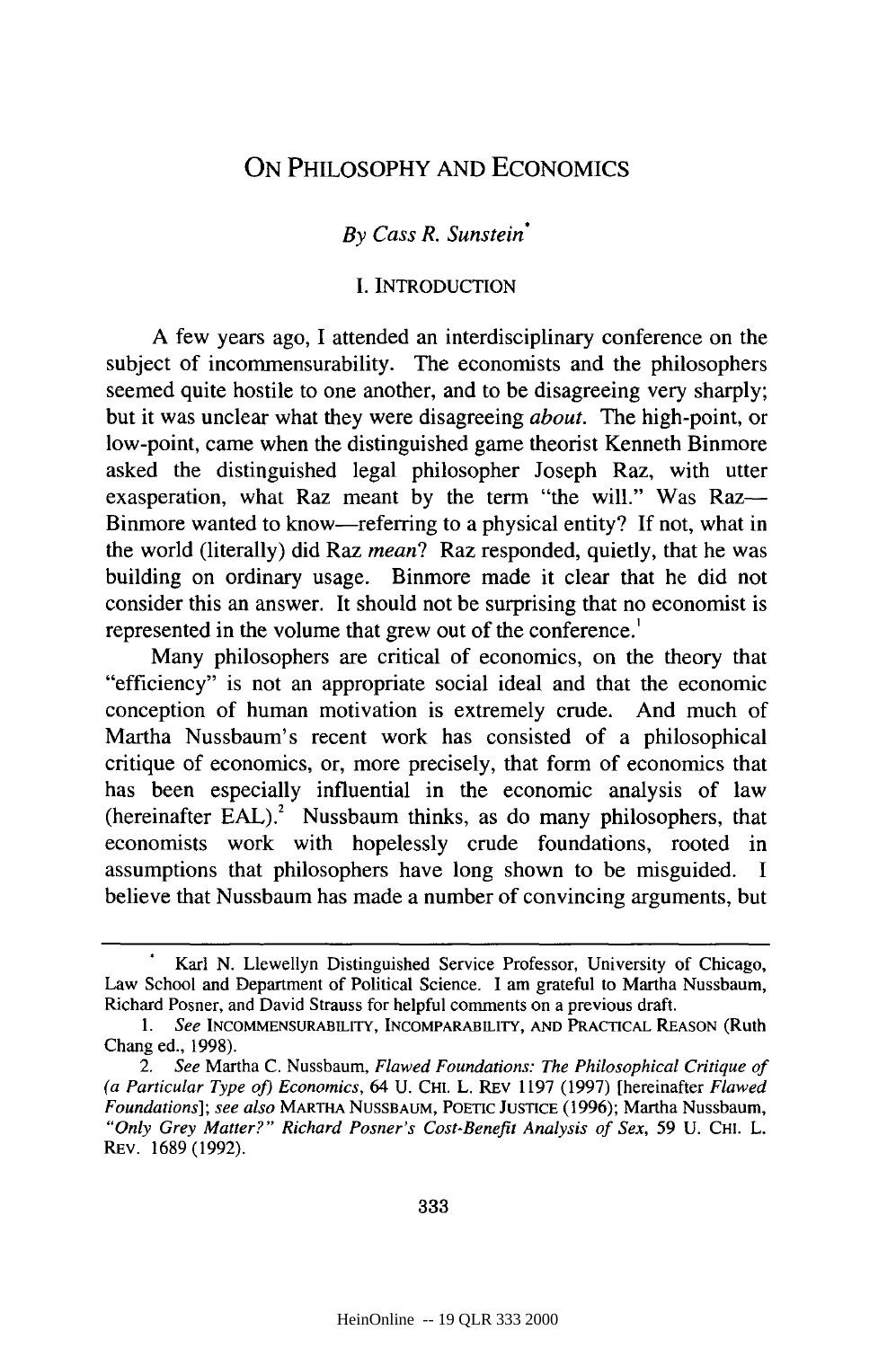that that these arguments are not nearly as damaging as she thinks to conventional EAL, most charitably read. Part of the problem, it seems to me, is that she reads EAL as if it were, or aspired to be, a branch of political philosophy, where in fact EAL is mostly an effort to predict the consequences of law and to understand the forces that bring law about. EAL is concerned with *testable hypotheses,* a topic of little concern to philosophers. One way to put the point is that while philosophers often complicate ordinary understandings, by introducing further distinctions and refinements, economists often simplify ordinary understandings in the interest of parsimony. Nussbaum makes a number of good criticisms of EAL insofar as it is normative or insofar as it attempts to set forth an accurate descriptive account of practical reason; but only a small amount of EAL is normative in the sense that she is complaining about, and economists need not be read to claim to have a good descriptive account of practical reason.

There is a broader lesson, involving the relationship between philosophy and economics, and about the possibility of productive collaboration between philosophers and economists. To the extent that they are speaking about law, economists are especially good at exploring the consequences, many of them apparently unintended, of legal rules. Within the social sciences, they are especially good at developing testable hypotheses and then testing them. Economists are also helpful in giving accounts of how law comes into being and in showing the best way to achieve specified ends. At the more normative level, they are most helpful in showing that if some X is the goal, some instrument Y will or will not achieve it. It follows that philosophical critiques of the "foundations" of EAL-including Nussbaum's-do not, by and large, undermine the most common and important uses of economics in law. Economists and philosophers are generally engaged in different tasks. With respect to productive collaborations, philosophers can, among other things, clarify concepts that economists leave murky; posit ingredients in individual utility functions that economic analysts of law might otherwise overlook; raise questions about how to conceive "rationality"; and show difficulties in fullfledged normative work in EAL. I suggest that an especially promising domain for productive collaborations is behavioral law and economics.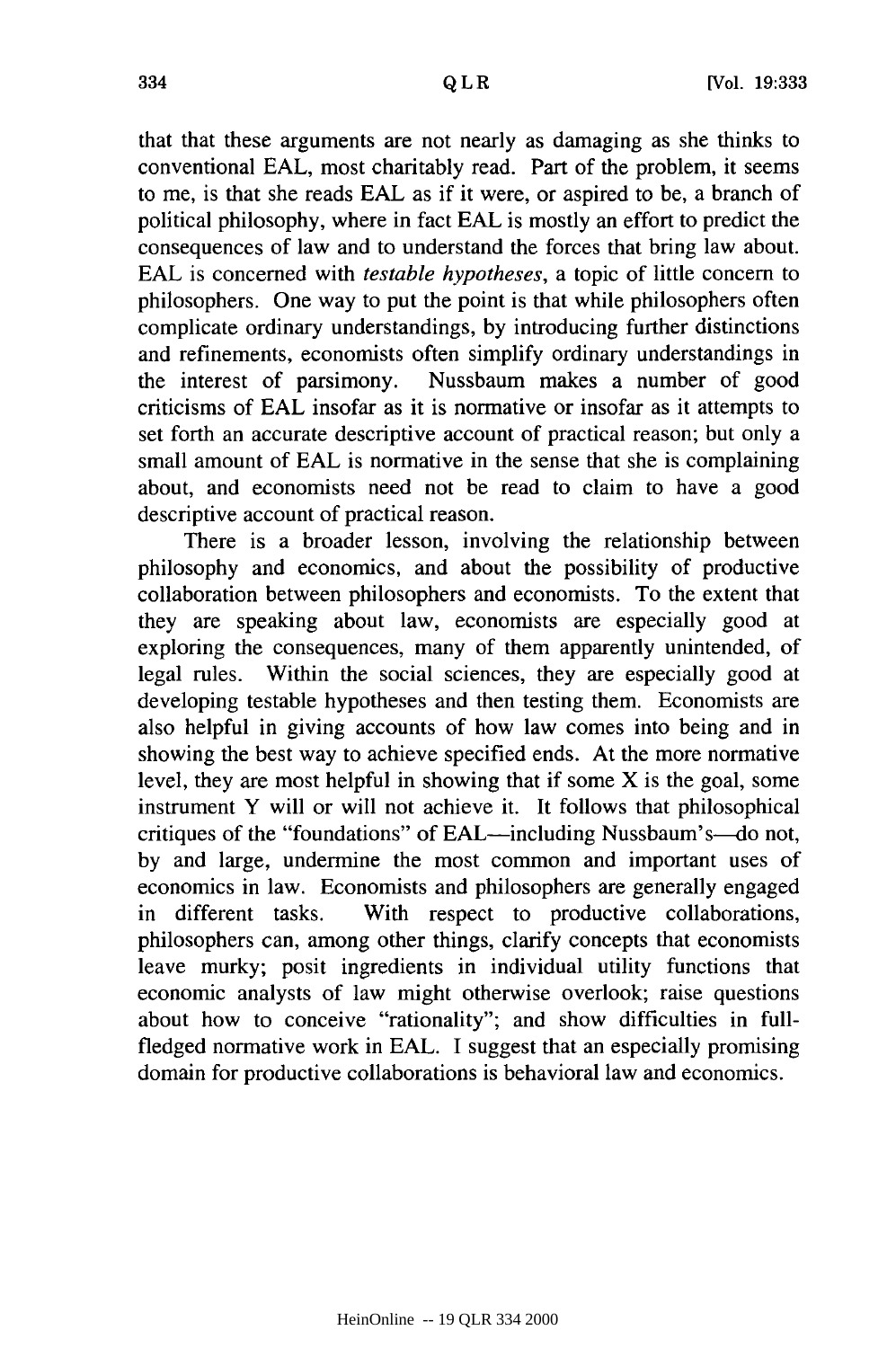## **II.** ECONOMICS, **EXTENDED** UTILITY **FUNCTIONS,** BEHAVIORAL **ECONOMICS**

## *A. Normative, Positive, Prescriptive*

Let us begin with some distinctions. Economic analysts usually distinguish between positive and normative work. Positive work is concerned with explaining why law is as it is and with predicting the consequences of law. Why do we have maximum hour laws? What will happen when the minimum wage is increased? What will be the effects of a law forbidding discrimination on the basis of sex? If the Federal Aviation Administration requires children to have their own seats on airplanes, how many lives will be saved as a result? What will minimum prices accomplish? Positive work might say, for example, that a law nominally designed to protect against air pollution was actually an effort to help eastern coal; or that maximum hour legislation owes its existence to the lobbying efforts of labor unions; or that the consequence of an environmental statute, or of maximum hour legislation, will be to help certain industries at the expense of others; or that mandatory seats for children will actually cost lives, by leading people to drive rather than fly, even though driving is more dangerous. I believe that most EAL is positive rather than normative.

Normative work is concerned not with "is" but with "should," or more particularly with what the law should do. This variety of work in turn should be divided into two quite different subcategories: fullfledged normative work and work that might be called "prescriptive." Sometimes economic analysts assume that some specified goal is desired—less pollution, higher employment of women, fewer workplace<br>injuries, increased income for the working poor, or (more injuries, increased income for the controversially) greater aggregate social wealth (or "efficiency"). Some normative work does not evaluate the specified goal, but simply says *how to get there;* it is purely instrumental. If the goal is less pollution, a gas tax may be better than technological requirements imposed on new cars. This important kind of work is what I am describing as prescriptive.

Much more ambitiously, some (actually only a little) normative work in EAL argues on behalf of a contested social maximand, such as utility maximization or wealth maximization, or urges that the law should take a certain course *because* it will promote that contested maximand. Thus it might be said that the law should do X *because* X is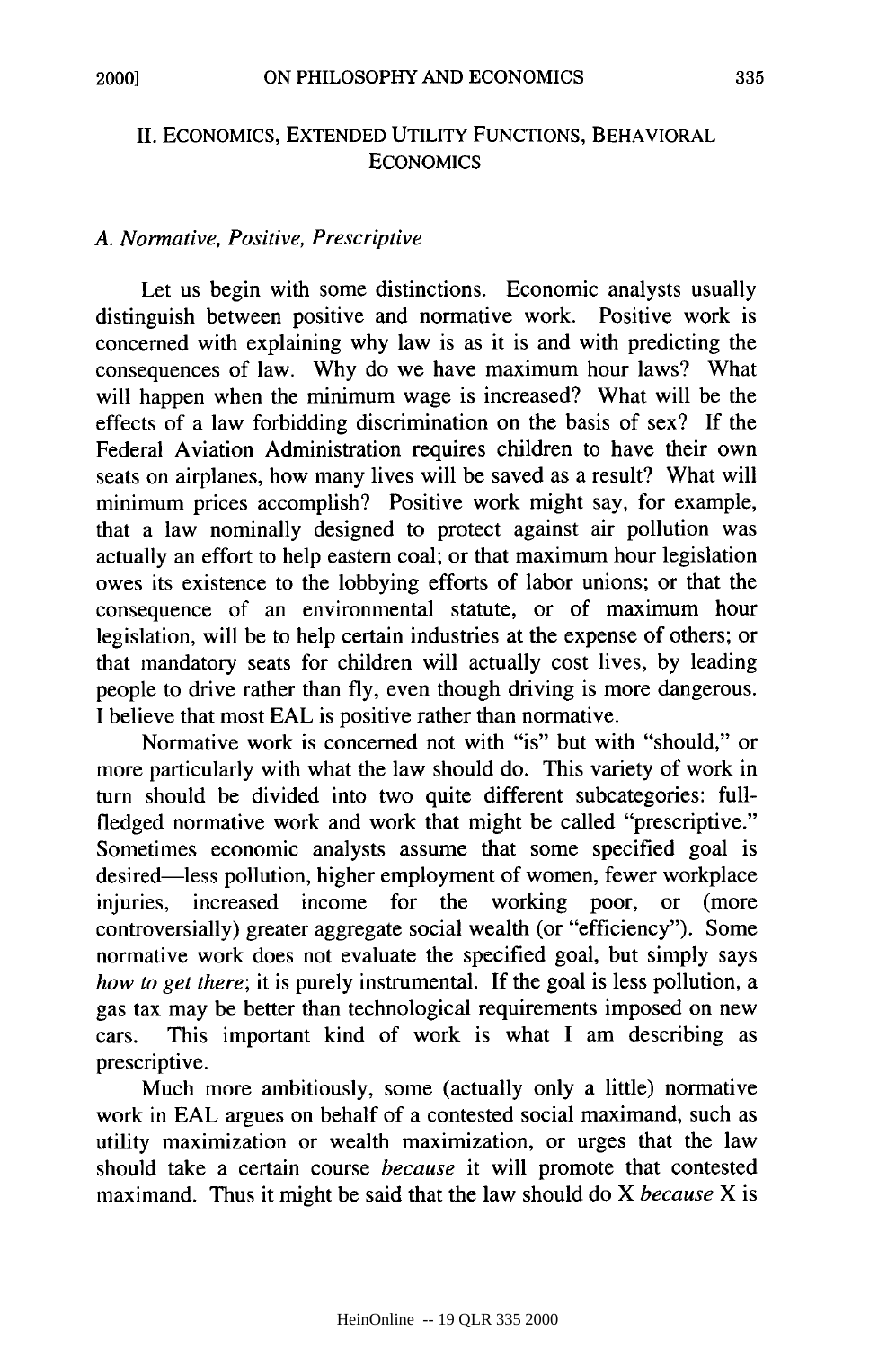efficient in the sense that it will maximize wealth. To take a vivid example, consider a recent and somewhat hilarious article in the *Journal of Legal Studies,* defending a ban on flag-burning on the ground that people may well be willing to pay a good deal to prevent flag-burning; the upshot of the article is that a ban on flag-burning may be justified because such a ban might be efficient.<sup>3</sup>

The idea that "wealth maximization" is the appropriate goal of a social order is not very plausible, and its leading defender, Judge Posner, no longer defends it. To be sure, some work in EAL, and even more casual talk within EAL, urges, or even takes it for granted, that "efficiency," or "wealth maximization," is what the legal system should pursue. But this work is best taken more modestly as prescriptive—as suggesting that to the extent that efficiency is sought, some strategy X or Y will or will not achieve it. There is no good defense of the idea that efficiency is the only thing that should concern a good social order, and most people in EAL are aware of this fact. Very little of economic analysis of law amounts to full-fledged normative work. EAL is dominated by positive and prescriptive analysis.

## *B. Parsimony, Testable Hypotheses, and Puzzles About Preferences*

Prescriptive and positive work in EAL often attempts to propose hypotheses and then to test them. The minimum wage will increase unemployment; the implied warranty of habitability will result in increased rents or a diminished housing stock for poor people; a right to be protected against arbitrary discharge will make employers more reluctant to hire people in the first instance. To have a testable hypothesis, the analyst must make parsimonious assumptions. With a "full" or "rich" account, we might be able to capture the nature of practical reason; but it is unlikely that we will be able to generate and then to test hypotheses. I will simply assert, without defending the point, that with respect to positive and prescriptive work, EAL has produced extremely important advances, and it is the best (indeed the only) game in town. At the same time, the predictions are often quite crude, involving the direction of effects rather than their magnitudes,

*<sup>3.</sup> See* Eric Rasmusen, *The Economics of Desecration: Flag Burning and Related Activities,* 27 J. **LEGAL STUD.** 245 (1998).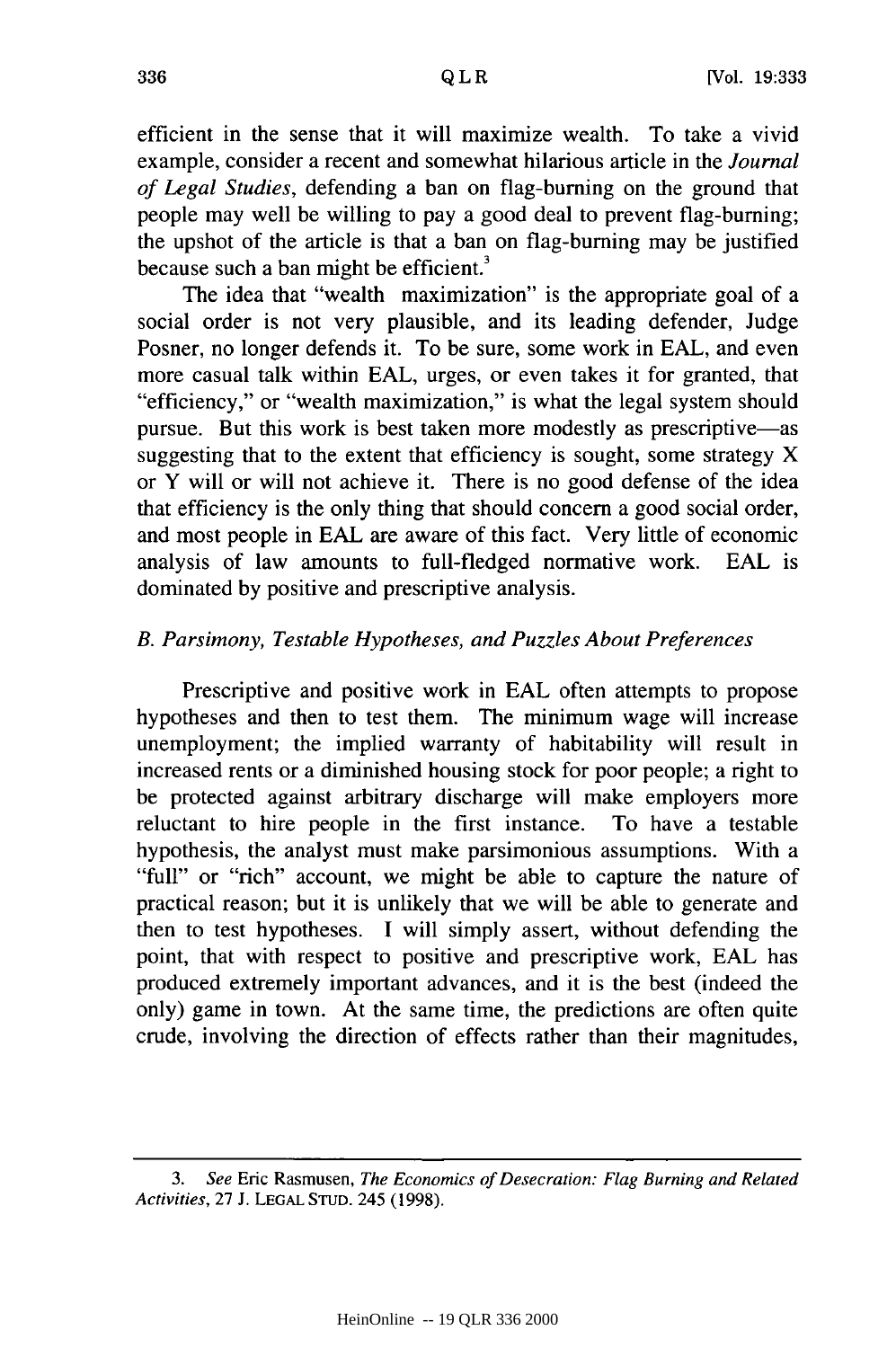and the bare notion of "rationality" is often too thin and formal to produce robust predictions.4

Whether positive or normative, economics tend to work from a simple foundation, involving the idea of "preferences." People-it is assumed-"have" preferences, and they seek to satisfy them. This idea plays a central role in EAL. The best defense of the assumption involves the goal of parsimony. But there is ambiguity in the very notion of a "preference." Sometimes the term preference refers to "choices"; sometimes it refers to the motivations that lie behind and help explain choices. Thus, it might be said, John prefers chocolate to vanilla, because (and to the extent that) John chose a chocolate cone over a vanilla cone; or it might be said that the *reason* for this choice is that John likes chocolate best.<sup>5</sup>

All this raises an obvious question: What *are* people's preferences? To get either prescriptive or positive work (or for that matter normative work) off the ground, this question has to be answered. Some economic analysts of law seem to say or to assume that people are rational, selfinterested profit maximizers-or simply to say or assume that people want more money rather than less. For many purposes, an assumption of this sort is sufficient to produce progress; consider the question whether compulsory seats for children on airplanes will increase safety, or whether doubling the minimum wage will increase unemployment. But three issues arise at this stage, and in at least some contexts, these issues appear important. First, the term "rational" has to be specified, and it might be understood in many different ways.<sup>6</sup> Sometimes people do not seem rational in the sense assumed. They rely on heuristics, or rules of thumb, that lead to errors; they show biases and confusions of multiple sorts.<sup>7</sup> Second, sometimes people seem concerned with things other than self-interest, narrowly construed; they are sometimes willing to sacrifice material self-interest for the sake of other goals, including reputation, status, and fairness.' Third, sometimes people show bounded willpower; they can be myopic or impulsive, and they may even take steps to counteract these tendencies.

*<sup>4.</sup> See* Christine Jolls et al., *A Behavioral Approach to Law and Economics,* 50 STAN. L. REv. 1471, 1485-89 (1998).

<sup>5.</sup> The distinction is discussed in CASS R. SUNSTEIN, FREE MARKETS AND SOCIAL JUSTICE ch. 2 (1997).

*<sup>6.</sup> See* Jolls et al., *supra* note 4.

*<sup>7.</sup> See id.*

*<sup>8.</sup> See* Matthew Rabin, *Incorporating Fairness into Game Theory and Economics,* 83 AM. ECON. REv. 1281, 1282 (1993).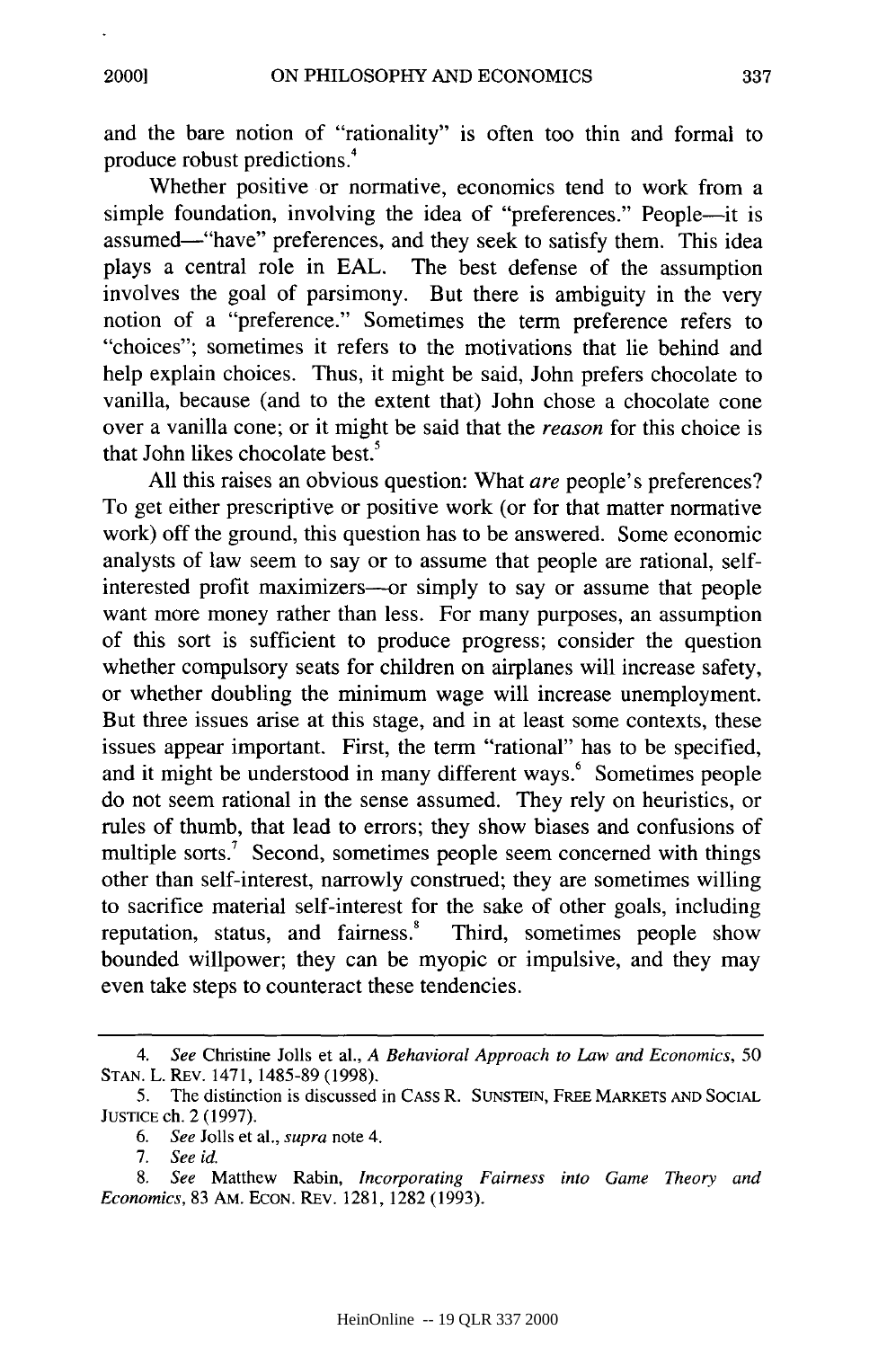These various issues—relating to questions of rationality, willpower, and utility function-have received considerable and growing attention within economics and EAL. For example, Gary Becker-a founder of and an inspiration for EAL-has worked with the idea of an "extended utility function" that includes people's concern for things other than self-interest, narrowly defined.<sup>9</sup> Becker and his followers are well-aware that people are not solely concerned with material goods.

In addition, those interested in behavioral law and economics have argued that bounded rationality and bounded self-interest raise serious problems for some aspects of conventional law and economics.<sup>10</sup> Thus it can be shown that people often care about being perceived as fair, and they will sacrifice their material self-interest, in some circumstances, to achieve this goal. Work on prospect theory and on heuristics and biases has raised questions about conventional assumptions about rationality." It is generally agreed that the future task is to go back and forth between hypothesis and data, to see what understanding is falsified or confirmed by evidence. At this stage it should be clear that philosophical questions about what people really care about are receiving considerable attention; the problem is understood as an empirical one to be resolved by exploring actual behavior. Behavioral economists, like conventional economists, are interested in producing testable hypotheses. Sometimes the simple assumptions of conventional EAL may be enough for positive and prescriptive work; sometimes behavioral work provides a necessary corrective. A great deal of additional thinking and research would be helpful in sorting out the resulting questions.

#### III. NUSSBAUM'S PHILOSOPHICAL CRITIQUE

With this as background, let us examine some philosophical issues. Nussbaum offers a number of challenges to what she sees as economic analysis of law. The challenges can be organized into three categories, involving human motivation; incommensurability and plural utility; and deliberation about ends and agency. Obviously these criticisms raise important issues about how to achieve an adequate descriptive account of practical reason, and they are also significant from the normative point of view. But the question is how much they touch the positive and

*<sup>9.</sup> See* GARY S. BECKER, **ACCOUNTING** FOR TASTES ch. 1 (1996).

<sup>10.</sup> *See* Jolls et al., *supra* note 4, at 1485-89.

*<sup>11.</sup> See id.*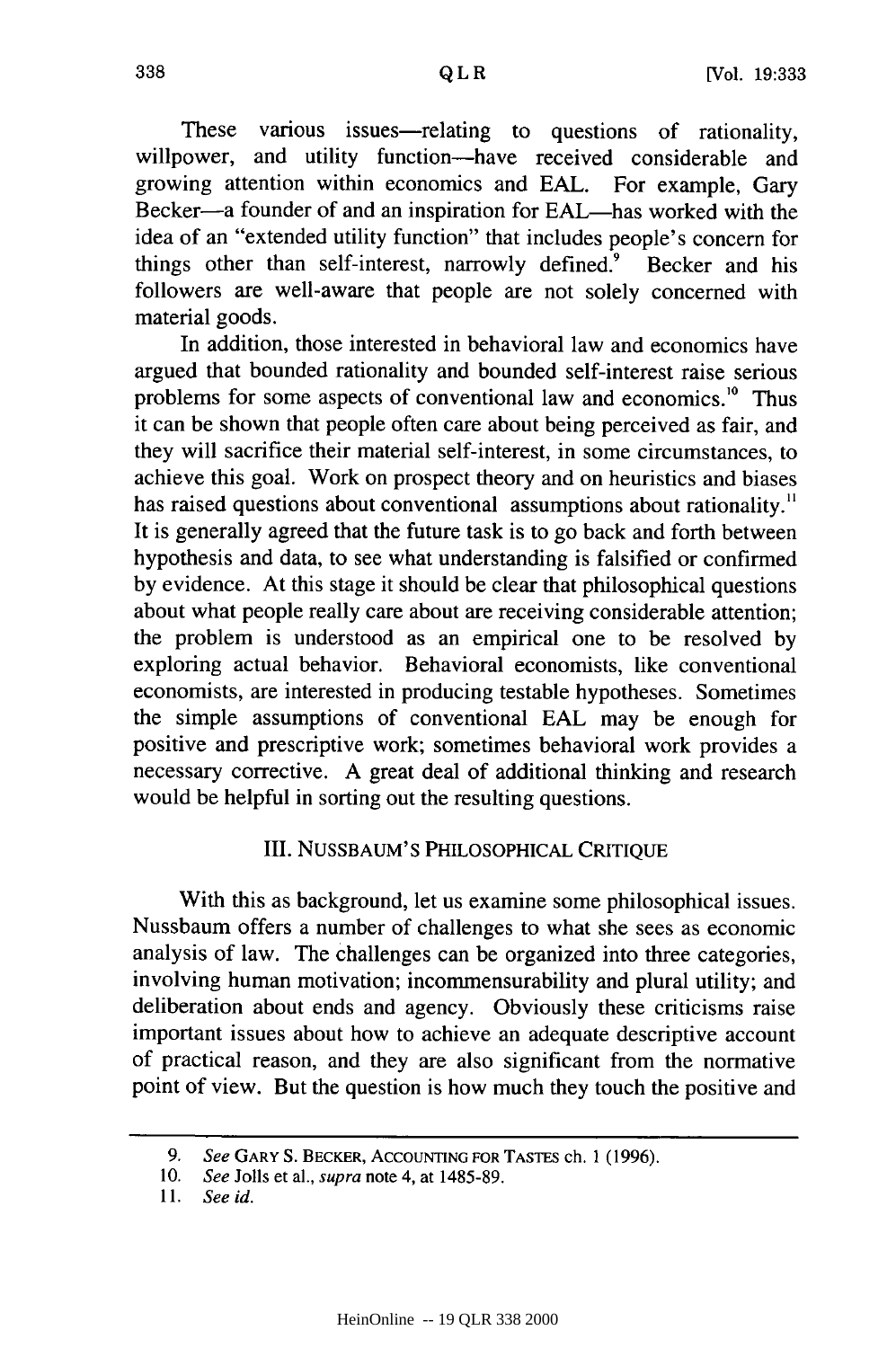prescriptive tasks of economic analysis of law, and-since most economic analysis is both positive and prescriptive-to what extent they work as convincing criticisms of most of economic analysis of law in its current form. How do these points work as objections to conventional economic analysis? How might they be made into a basis for better prescriptive and positive work? To what extent can they help in the creation of testable hypotheses?

## *A. Human Motivation*

Nussbaum complains of the "reduced number of explanatory entities behind human action. Indeed, the capacious category of 'preference' seems to cover all of the psychological underpinnings of action, both cognitive and conative."<sup>12</sup> By contrast, philosophers "have agreed that the explanation of human action requires quite a few distinct concepts," including "belief, desire, perception, appetite, and emotionat the very least."'' 3 Similarly, Nussbaum objects that homo economicus "is a self-interested maximizer of his own satisfactions"; that under EAL, altruism is "reduced to a type of egoism, in which people get reputational or psychic goods for themselves"; and that it is necessary at a minimum to recognize "sympathy and commitment as independent sources of motivation."

It should be granted that in order to have a good descriptive account of people's self-understandings, the various ingredients of motivation must be disentangled from one another. But the degree of refinement depends on the author's particular task; a novelist (Henry James is an obvious example) may be concerned to offer an especially fine-grained account, while a philosopher may reject the coarsest accounts while offering a manageable number of distinctions. An economically oriented analyst of the law has a different task, and should not be taken as a philosopher manqu6.

The question is what account of motivation is helpful for the particular tasks that economists set for themselves. Perhaps a parsimonious account will do and be especially useful by virtue of its simplicity. For example, how much must be posited about motivation in order to know the effects of a law increasing the minimum wage, or imposing a warranty of habitability, or allowing workers to cartelize, or increasing cigarette taxes? If economists offer a simple account of

<sup>12.</sup> *Flawed Foundations, supra* note 2, at 1208.

<sup>13.</sup> *Id.* at 1209.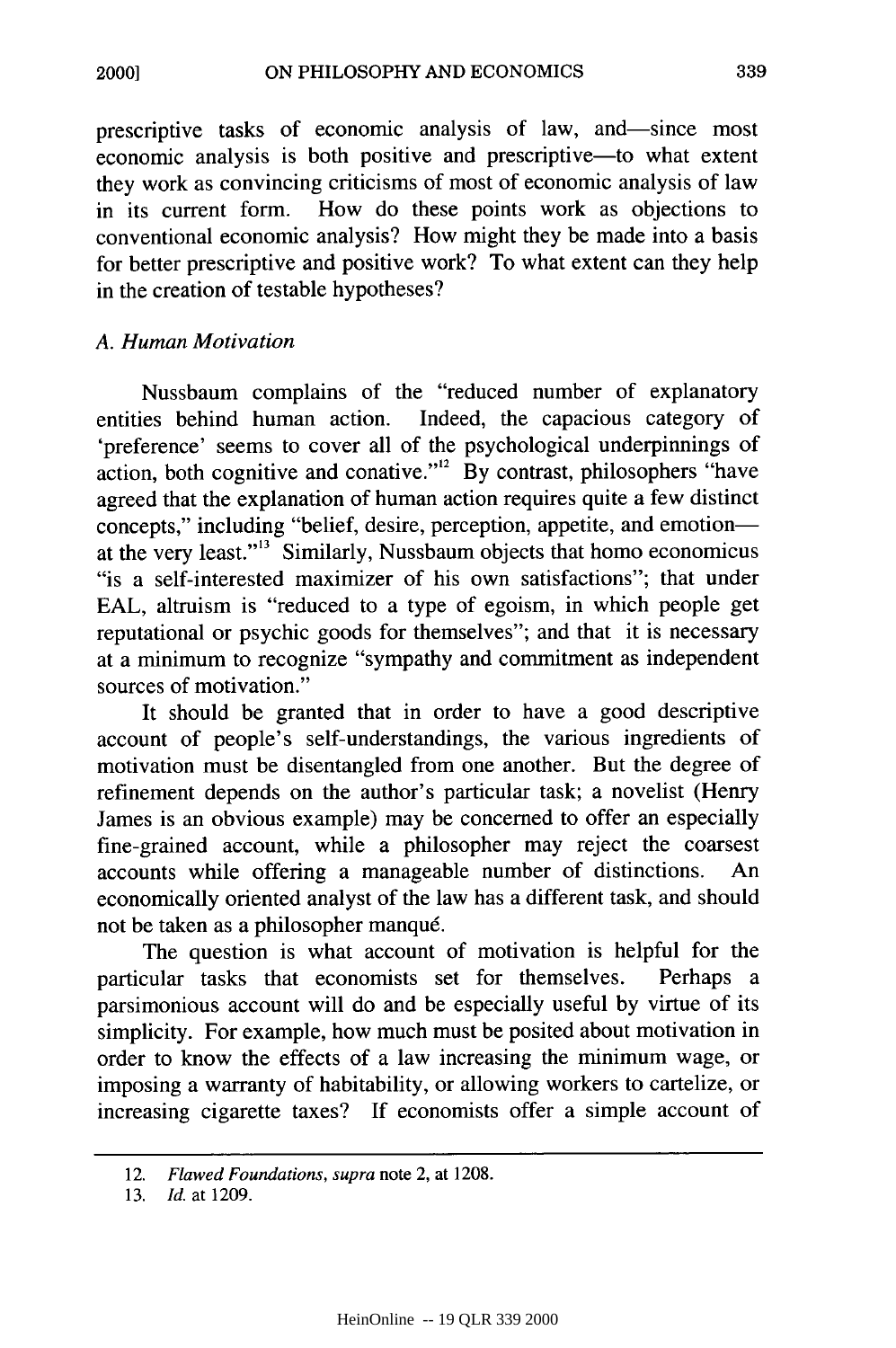motivation-that people want, in these contexts, to increase their profits-why and how will they go wrong? It is not clear how a richer understanding of motivation will lead to better predictions and prescriptions, at least in areas of this kind. At least the philosophercritic might want to go through such areas to see what account of motivation will lead to better predictions.

Nussbaum can be understood to be making several different points here; they should be addressed independently.

1. She might be saying that economists do not *understand the* complex subdivisions of people's motivations. This may or may not be true; the economist may say, plausibly enough, that she is working with a simple account to see where it leads (in terms of predictions or prescriptions). Whether the simple account does well depends on what the evidence shows. A complex account—involving "belief, desire, perception, appetite, and emotion—at the very least"—is not likely to do better and may well do worse, simply by virtue of its complexity. (Are the distinctions among desire, appetite, and emotion, for example, important for the positive and prescriptive work of economic analysts of law? Exactly where do they go wrong when they ignore those distinctions? Do these distinctions matter for purposes of understanding the effects of a regulation requiring parents to purchase seats for their children on airplanes?)

2. Nussbaum might be arguing that people are not egoists, that is, they care about the well-being of others. This is sometimes true, and as noted it is a chief inquiry of behavioral economics and in the recent work of Gary Becker. Perhaps some economic analysis goes wrong because it disregards the existence of altruism; $4$  but this does not seem to be a challenge to economic analysis of law as such. It is instead a point about the actual contents of people's utility functions. The point may be important; perhaps people will not behave in the predicted ways precisely because they care about others. But then the natural question arises: Where, concretely, does Nussbaum think that economic analysts have gone wrong because of their failure to understand altruism or other motivational forces? To answer this question, undoubtedly it will be necessary to be highly particular and concrete, and undoubtedly to distinguish among different areas. In family law, there is probably more altruism than in commercial transactions. A casual survey of articles in

<sup>14.</sup> *See* Jolls et al., *supra* note 4, at 1485-89.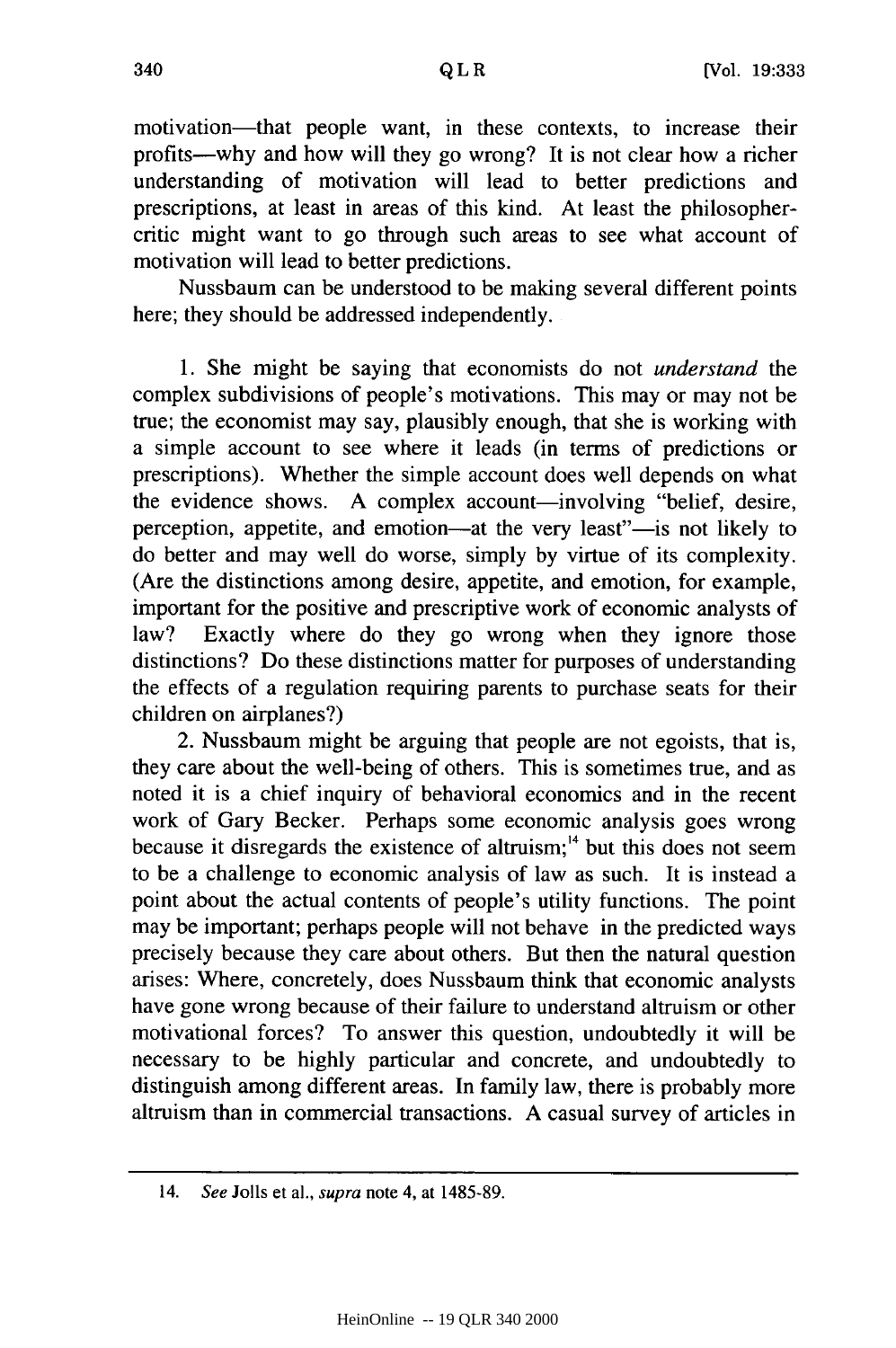*the Journal of Legal Studies* and the *Journal of Law and Economics* suggests that very few, if any, of the articles are vulnerable to this kind of critique.

3. Nussbaum might be saying more specifically (with Amartya  $Sen^{15}$ ) that sympathy (a regard for the well-being of others) and commitment (a belief in certain principles) can motivate human action. Sympathy and commitment are qualitatively different from "tastes" or "desires." For some purposes this is both true and important. But for purposes of predicting behavior, when is it necessary to emphasize this point? Is this important to understand the effects of a change in the Clean Air Act or an increase in the minimum wage or of a rent control law? This is an empirical question, and perhaps the answer is not straightforward. The question, for those pressing this challenge, is whether it can be turned into testable hypotheses that perform better than conventional economic hypotheses. This is in a sense exactly what behavioral economics, and those interested in behavioral law and economics, are trying to do.

Nussbaum is right to argue that people sometimes behave in accordance with nonmaterial incentives. Perhaps they do not breach contracts, even though it is efficient to do so, because of their commitment to certain principles, or because of reputational incentives. If this is a philosophical point, it is also a way of starting to frame a hypothesis, which might actually be tested. Someone interested in EAL would ask: To what extent is this true? And if it is true, how is economic analysis impaired?

Suppose, for example, that we think of an extended utility function, including not only material self-interest but also a taste for fairness. As noted, much of behavioral economics has been concerned with this issue. How, if at all, does the extension of the utility function adversely affect EAL? Nussbaum gives few examples. I conclude that Nussbaum's discussion of human motivation makes some valuable points; that those points work against some cruder hypotheses in EAL; but that they do not amount to a general or fundamental criticism of EAL, because Nussbaum's concerns have been taken up both by Becker and his followers and by those interested in behavioral economics. A lurking question is whether a fine-grained philosophical account of motivation is by itself too fine-grained to be a basis for predictive social science. The question for the future is whether philosophical challenges

<sup>15.</sup> *See* Amartya K. Sen, *Rational Fools: A Critique of the Behavioral Foundations of Economic Theory, 6 PHIL. & PUB. AFF. 317, 317-44 (1977).*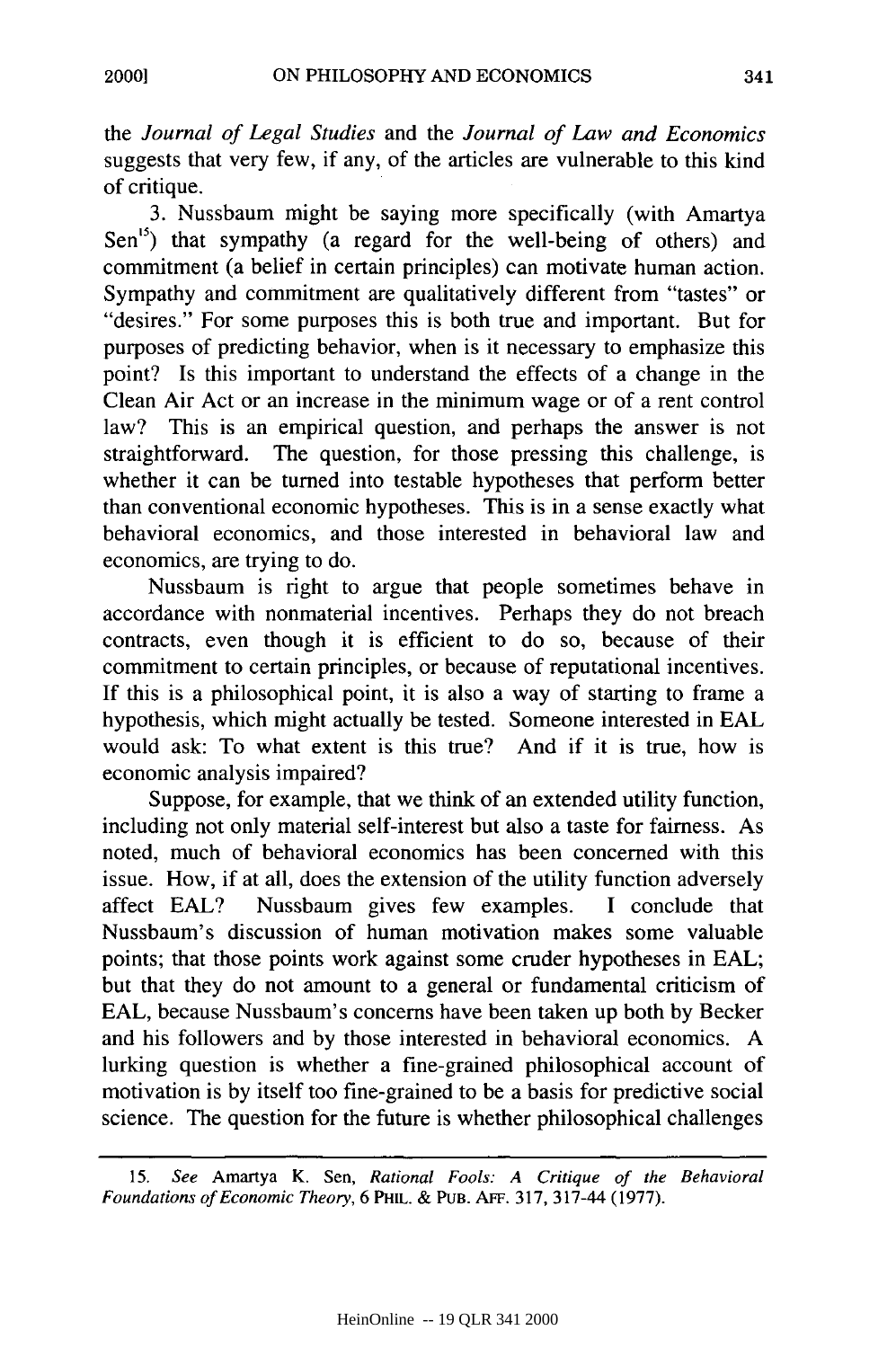of this kind can be used in that way. What can philosophers add to the economic picture of motivation, in such a way as to produce hypotheses that might be tested and shown to be correct?

## *B. Commensurability and Plural Utility*

Nussbaum believes that a "commitment to the commensurability of all an agent's ends runs very deep" in EAL. She links this commitment with the project shared by Plato and Sidgwick, a project that is, in her view, "radically revisionary," rather than merely reportorial of how people are. 16 It follows that what EAL does is to envision a "a world remade, not the world we live in." Thus EAL adopts "a perspective of lofty detachment" that "has flattened and simplified things that are usually messy and real."<sup>17</sup> In support of her challenge to EAL, she claims that this criticism "is by now a common point in mainstream economics," and invokes Amartya Sen's work on "plural utility," which sees utility "primarily as a vector (with several distinct components), and only secondarily as some homogenous magnitude."<sup>18</sup>

Here too we need to make some distinctions. There need be no quarrel with Nussbaum's claim that an adequate view of people's selfunderstandings, or of practical reason, will raise doubts about the view that all human goods are commensurable.<sup>19</sup> And I agree with Nussbaum's argument that a world of genuine commensurability would represent a revision (for the worse) of our actual experience, a revision that would make much of that experience unrecognizable.<sup>20</sup> But it is not clear that EAL is really committed to denying this point; recall that it is working with parsimonious assumptions in order to make predictions. Thus the question is this: In what sense and to what extent is an emphasis on incommensurability and plural utility a criticism of EAL,

<sup>16.</sup> *Flawed Foundations, supra* note 2, at 1199.

<sup>17.</sup> *Id.; see also* ELIZABETH ANDERSON, VALUE IN ETHICS AND ECONOMICS (1993). I believe that Anderson's influential and very illuminating book also misconceives the project of much economic thinking, which is to generate predictions. Her account of rationality offers many insights into practical reason, but it is not at all clear that it could generate any predictions at all.

<sup>18.</sup> *See* Amartya Sen, *Plural Utility,* 81 PROC. ARISTOTELIAN **SOC'Y** 193, 193-215 (1981)

<sup>19.</sup> *See* ELIZABETH ANDERSON, VALUE IN ETHICS AND ECONOMICS (1993); JOSEPH RAz, THE MORALITY OF FREEDOM (1986); *see also* Matthew Adler, *Law and Incommensurability: Introduction,* 146 U. PA. L. REv. 1169 (1998) (introducing Symposium on Law and Incommensurability); Cass R. Sunstein, *Incommensurability and Valuation in Law,* 92 MICH. L. REv. 779 (1994).

<sup>20.</sup> *See RAz, supra* note 19 (discussing constitutive incommensurability).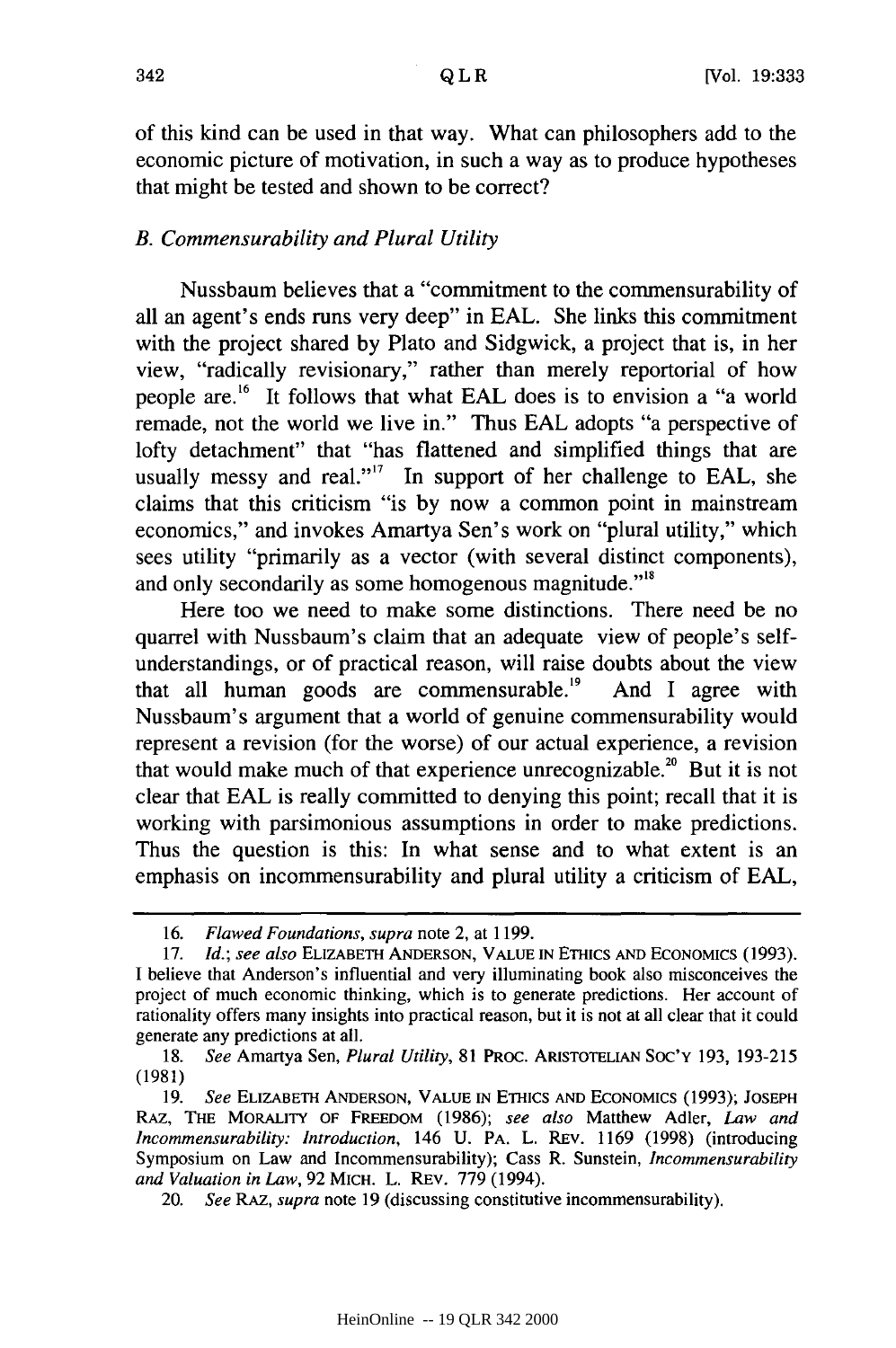especially insofar as it is engaged in positive and prescriptive tasks? This is less clear. Nussbaum contends that an assumption of commensurability is "too simple to lead to illuminating and pertinent prediction." This is plausible in some settings; perhaps a claim of the commensurability of all outlets for sexual gratification will make predictive mistakes.<sup>21</sup> (It is not clear that these mistakes are a result of a commitment to commensurability or instead a misspecification of what is included within most agents' utility functions.) But when? And when is the daily work of EAL undermined by its assumption of commensurability?

Let us assume, for example, that observers are trying to predict the effects of the English Rule (requiring losers to pay attorney's fees and costs) on plaintiffs who have a low probability of prevailing, or that we are interested in knowing the consequences of final-offer arbitration, or that we want to know what will happen to marriage rates when contraception is readily available, or that we are trying to figure out why central banks are independent, or that the government seeks to understand the consequences of a mandatory paid-leave program. (These examples are chosen from a random sampling of recent papers in EAL.) In these contexts, does an emphasis on incommensurability and plural utility undermine in any way EAL? Does such an emphasis help to produce testable hypotheses that compete with those of EAL?

I do not mean to suggest that this question has no answer-only that philosophers, including Nussbaum, have not provided one. Her discussion of incommensurability and plural utility operate at a high level of abstraction and seem to engage mostly descriptive questions about practical reason, and also normative issues. But here is a possible place where Nussbaum might look for support. In some contexts, people seem to think certain reasons for action are entirely inadmissible; they are blocked, not outweighed.<sup>22</sup> People may think, for example, that they will not gossip about a friend's misfortune simply because it is fun to do so, or that they will steal a book from a friend's office simply because they know that they would love that book (while the friend doesn't much enjoy owning it). Their refusal to make all goods and options commensurable is accompanied by, or helps generate, a series of *excluded reasons for action.23*

<sup>21.</sup> **Cf.** RICHARD A. POSNER, SEX AND REASON (1992).

<sup>22.</sup> See JOSEPH RAZ, PRACTICAL REASON AND NORMs 34-48 (1975) (discussing exclusionary reasons).

<sup>23.</sup> See id.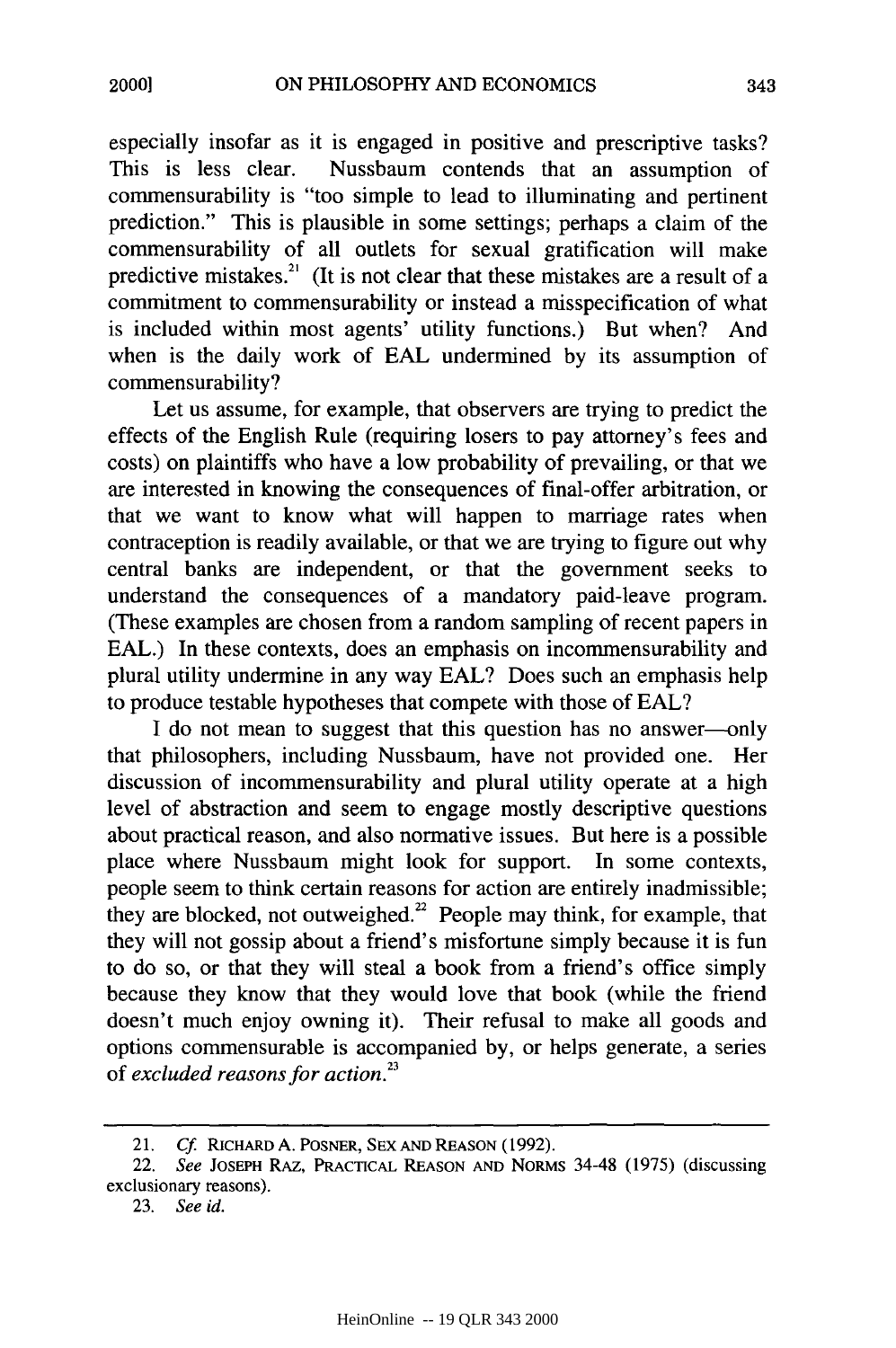I am not sure that whether and to what extent this phenomenon makes trouble for the conventional uses of EAL, but it is possible that it does so in some important settings. At the very least, it raises some difficulties with the (normative) claim that cost-benefit analysis should be the foundation for policy. Some things for which people are willing to pay ought not to count as reasons for action; consider a desire not to see flag-burning, $24$  or racial intermarriage. In addition, the metric of dollars elides important qualitative differences among social goods, and people ought to see those good for themselves.<sup>25</sup> These points do raise questions about cost-benefit analysis as a normative foundation for policy. But as I have emphasized, most uses of EAL do not involve that normative foundation; they involve instead positive and prescriptive issues. It remains to be seen how economic analysis of these issues is adversely affected by ignoring problems of incommensurability and the possibility of "plural utility."

## *C. Ends: Of Deliberation and Agency*

Nussbaum believes that economists and rational choice theorists share a "dogma" to the effect "that we can deliberate rationally only about the instrumental means to ends, and not about the content of ends themselves." She says that the dogma "relies on the idea that our ends are hard-wired by exogenously given tastes." She believes that philosophers like David Wiggins and Henry Richardson have shown that people "do deliberate in life, in [a] holistic manner that seeks broad coherence and fit among our ends considered as a group."<sup>26</sup> In her view, EAL "cannot afford to proceed as though all these arguments do not exist." In a similar vein she thinks that people are not merely concerned with end-states but also with their own agency, which they "value and pursue." The key problem here is that EAL focuses "on well-being to the exclusion of agency," something that Nussbaum thinks produces predictive, explanatory, and normative problems.

From these points, I am not sure exactly what Nussbaum thinks that economic analysts of law are doing wrong. She appears to think that those analysts think that all tastes are "hard-wired." But few economic analysts make this (utterly implausible) claim. Some tastes are of course hard-wired; there is much room to debate how many, and

<sup>24.</sup> See Rasmusen, *supra* note 3, at 245.

<sup>25.</sup> See Sunstein, supra note 5, ch. 4.

<sup>26.</sup> *Flawed Foundations, supra* note 2, at 1208.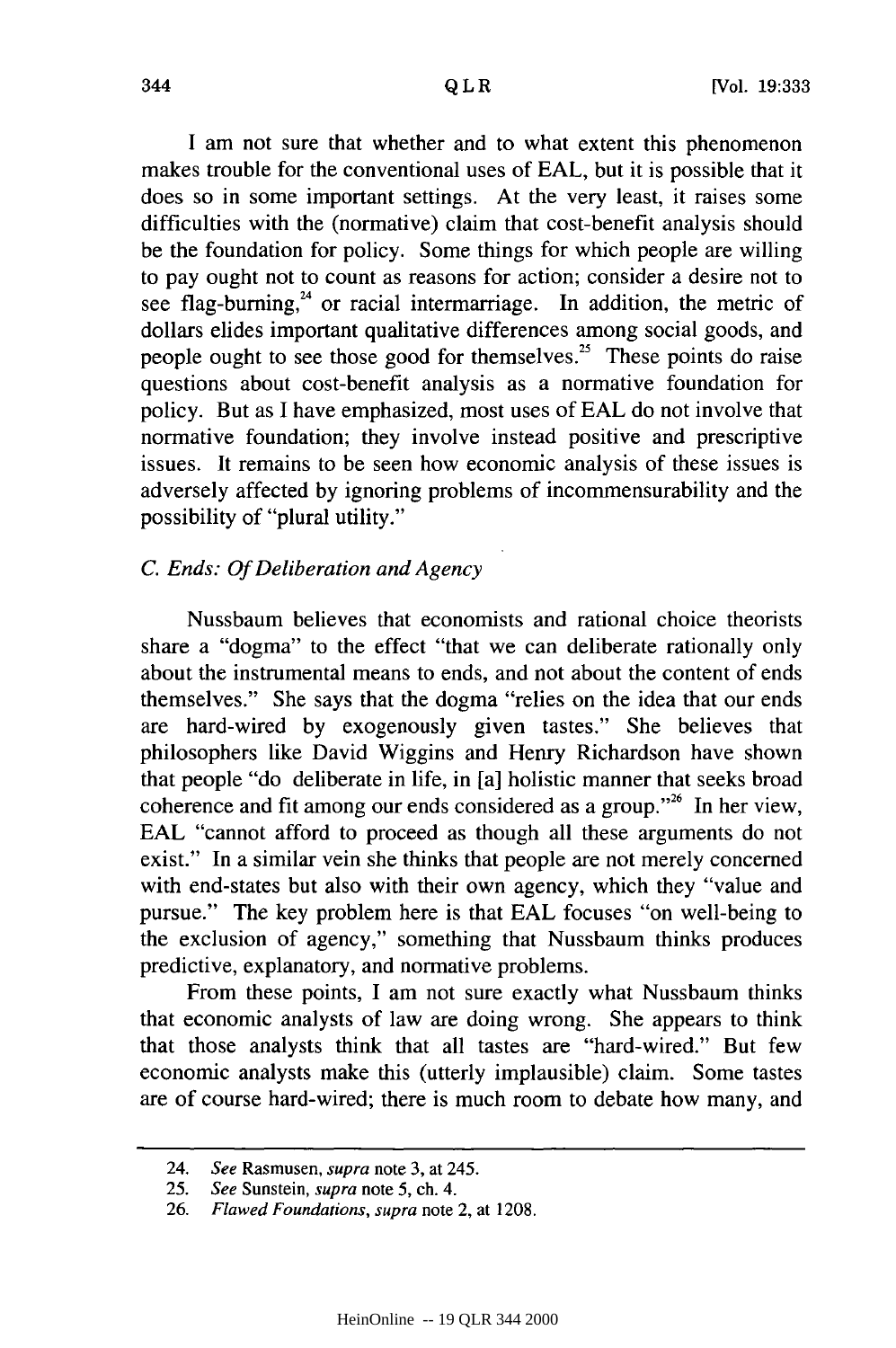which, have biological roots. But for purposes of most EAL, the answer to that debate does not seem to matter much (except to the extent that it is being assumed that tastes, because hard-wired, cannot be changed; of course government can affect choices even with respect to hard-wired tastes, by raising the price of some choices and decreasing the price of others).

A second possibility is that Nussbaum is urging that tastes are not "fixed." This complaint seems right, in the sense that sometimes neither choices nor motivations are unmalleable; and the complaint is a reasonable criticism of some conventional EAL. Consider, for example, the fact that the initial allocation of an entitlement may affect both choices and tastes, and the possibility that laws forbidding employers from firing workers without cause, or requiring recycling, may affect both preferences and decisions. Thus prescriptive and positive work may go wrong if it disregards the preference-shifting effects of law. The efficiency consequences of legal rules-even the consequences themselves-may be hard to assess, or may have to be assessed differently, if legal rules will actually change tastes and values. It is possible that laws against discrimination will have preference-shaping  $effectis$ ;<sup>27</sup> so too with laws forbidding sexual harassment; so too with laws regulating the content of television. Behavioral work has even questioned the idea of stable, context-independent preferences . 2

But here we have an empirical question, not a philosophical question: Under what circumstances, and why, do tastes change? This question might well be turned into testable hypotheses. Both ordinary and behavioral economists have been grappling with aspects of that issue and in particular with the preference-changing effects of entitlement allocations.<sup>29</sup> In any case, what is important to know is when preferences are not fixed, and why, and what changes them, and how this is relevant to the predictive tasks of EAL. In some contexts, the phenomenon of shifting tastes may not matter at all to EAL. The fact that preferences are malleable does not seem to matter much to analysis of farm subsidies or milk price supports, for example.

A third possibility-and the one most consistent with the flavor of Nussbaum's text-is that Nussbaum is objecting most of all to the fact

<sup>27.</sup> *See* Gary S. Becker, *Nobel Lecture: The Economic Way of Looking at Behavior,* 101 J. POL. EcON. 385, 386 (1993).

<sup>28.</sup> *See* Paul Slovic, *The Construction of Preference,* 50 AM. **PSYCHOLOGIST** 364 (1995).

<sup>29.</sup> *See* RICHARD H. THALER, **QUASI** RATIONAL ECONOMICS (1991).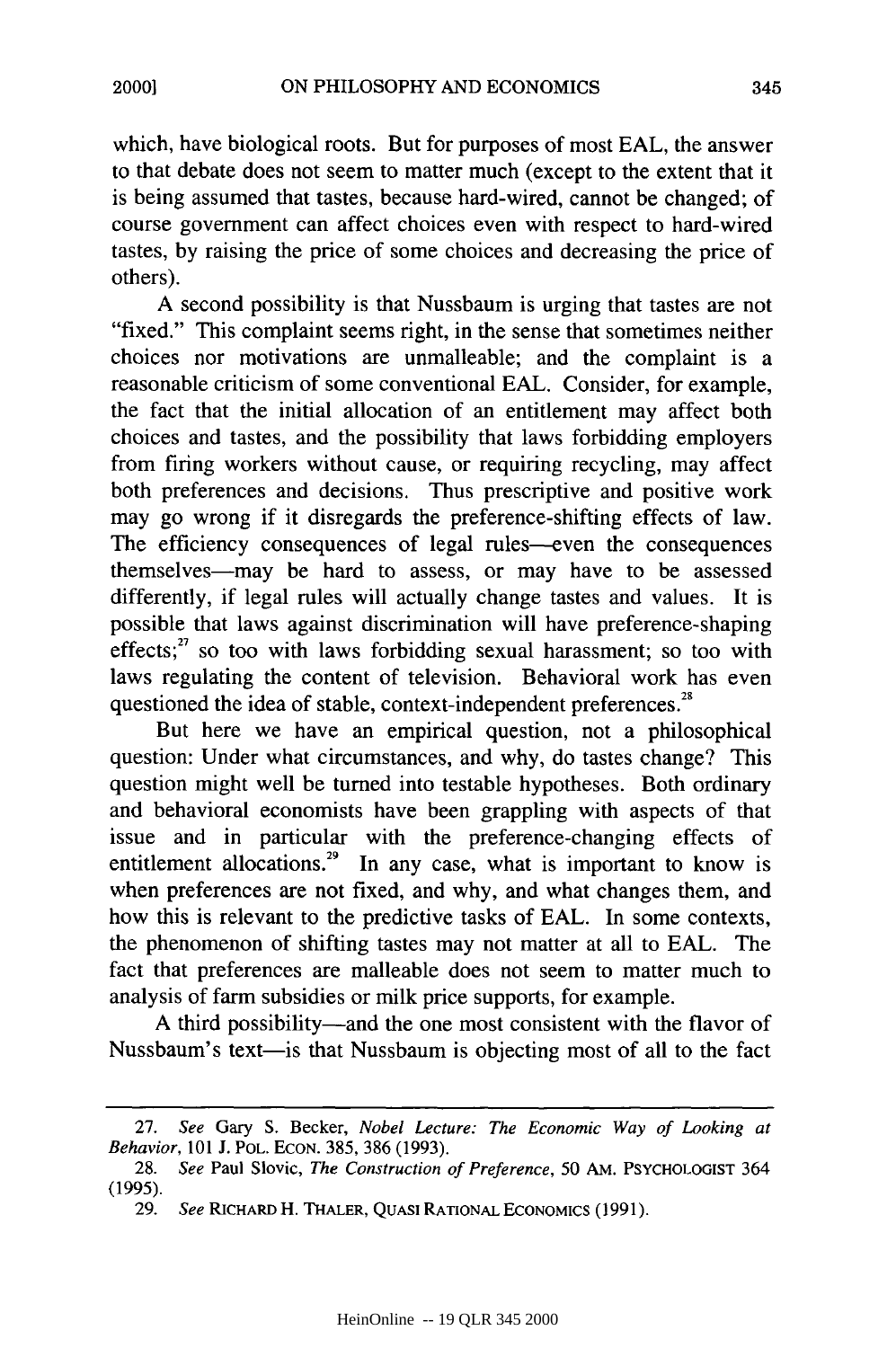that EAL ignores the human capacity to choose ends, rather than simply to pursue them. It is true that people are sometimes self-conscious about their ends; but we need to know exactly what kind of criticism this is. To be sure, some economists appear to write as if ends are simply "there" and are not products of deliberation and choice. Here too a descriptive account of practical reason will fail if it does not see how this process occurs.

It is important to make some distinctions here. Consider Nussbaum's claim that "this is how we really do deliberate in life, in this holistic manner that seeks broad coherence and fit among out ends considered as a group." This appears to be an empirical claim; is it true? What evidence is there on its behalf? Undoubtedly some people, some of the time, do deliberate in this way; but the picture seems to ignore both the (qualitatively diverse) costs of deliberation and simple self-interest, which can make people unwilling to be holistic. Often people do not attempt to seek "holism." For present purposes the more important question is this: How, exactly, is the economic analysis of law undermined by the fact that people deliberate about ends? The basic method of EAL is to use a utility function of some kind; it does not much matter whether the ends emerge from deliberation, from biology, from government propaganda, or from Mars. Most of the positive work of EAL seems unaffected by this fact; so too with prescriptive work. What remains to be seen is whether some positive and prescriptive work would look different if it took on board the fact that people deliberate about ends.

Nussbaum is surely right to say that agency is an important and separable part of well-being. People care not merely about end-states but also about their ability to choose. But it is not clear how and to what extent this is a criticism of EAL. The first point is that the incorporation of agency as a part of well-being creates no special problems for the vast bulk of work on EAL. The second point is that, to the extent that economic analysts refer solely to end-states, and place no special premium on choice as such, there is certainly a problem at the normative level. But there is no reason not to include agency as part of the set of things that people care about, as certainly they do. (How much do they? This is an interesting empirical issue.) The typical economic approach would be to value agency, like everything else, in terms of private willingness to pay. Now this idea does raise serious normative problems. Not all goods should be valued from the standpoint of private willingness to pay. But that is a very different question.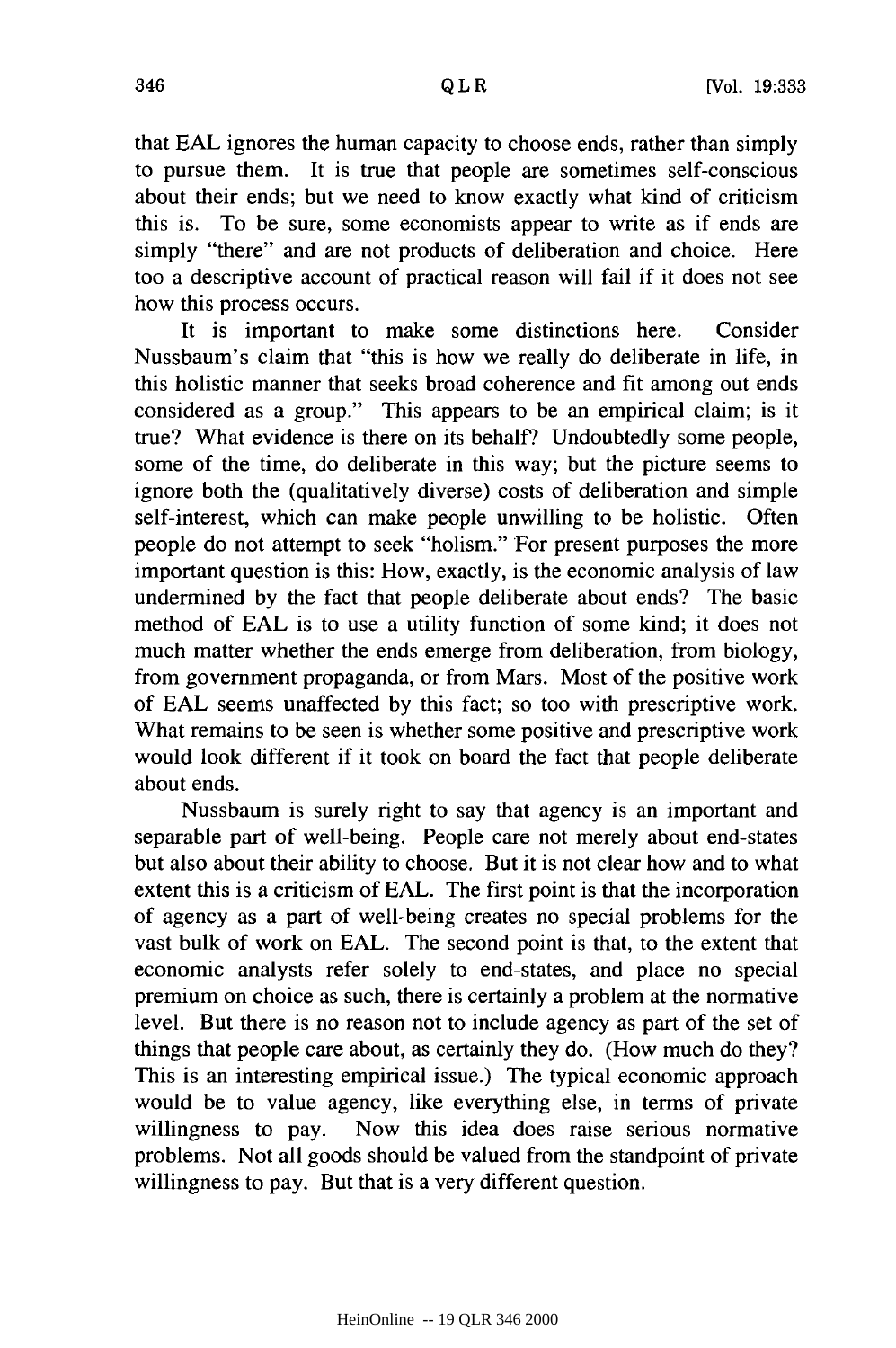A question for the future is how EAL might incorporate people's agency, and their protectiveness of their own agency, into positive or prescriptive analysis. An interesting aspect of cost-benefit analysis, especially in the context of environmental amenities, attempts to do this. People value not simply beaches and parks as experiences, but also the option to visit beaches and parks. Hence "option value" is a distinct component of value, studied by those interested in contingent valuation studies. Those studies raise many problems, but here at least is an area in which economists have been studying how much people value options. Perhaps this incipient work could be used by EAL to obtain valuation of agency as well as end-states.

#### IV. CONCLUSION

The most serious problems with EAL are normative, above all in the suggestion that all preferences deserve support, regardless of their origins or of the reasons brought forward on their behalf. Some reasons for action are properly blocked, even if they are based on private willingness to pay. Sometimes the genesis of wants can help "impeach" them.<sup>30</sup> There are positive and prescriptive problems with EAL as well, with its conception of rationality and its understanding of what people seek to maximize; some of these are receiving attention with behavioral economics and with the idea of an extended utility function. Sometimes the idea of "preferences" is far too crude for normative or even positive work, as where it is not disaggregated into intrinsic value and reputational value. Further disaggregations may sometimes prove useful.

Nussbaum's criticisms of EAL therefore contain some important points, especially (not only) in terms of capturing people's reflective self-understandings and from the normative point of view. But the criticisms seem to me overstated, above all because they operate at a high level of abstraction, do not engage the day-to-day work in EAL, and fail to show that the criticisms are well-taken from the standpoint of positive analysis and predictions, where parsimony is crucial. To return to my basic themes: What testable hypotheses are suggested by the philosophical critique? How does a more fine-grained understanding of human motivation falsify concrete work in economic analysis? Why is it a problem, for predictions about the effects of law, if values are

<sup>30.</sup> See **JON** ELSTER, **SOUR** GRAPES: **STUDIES IN** THE **SUBVERSION** OF RATIONALITY (1983); AMARTYA **SEN, COMMODITIES AND** CAPABILITIES (1985).